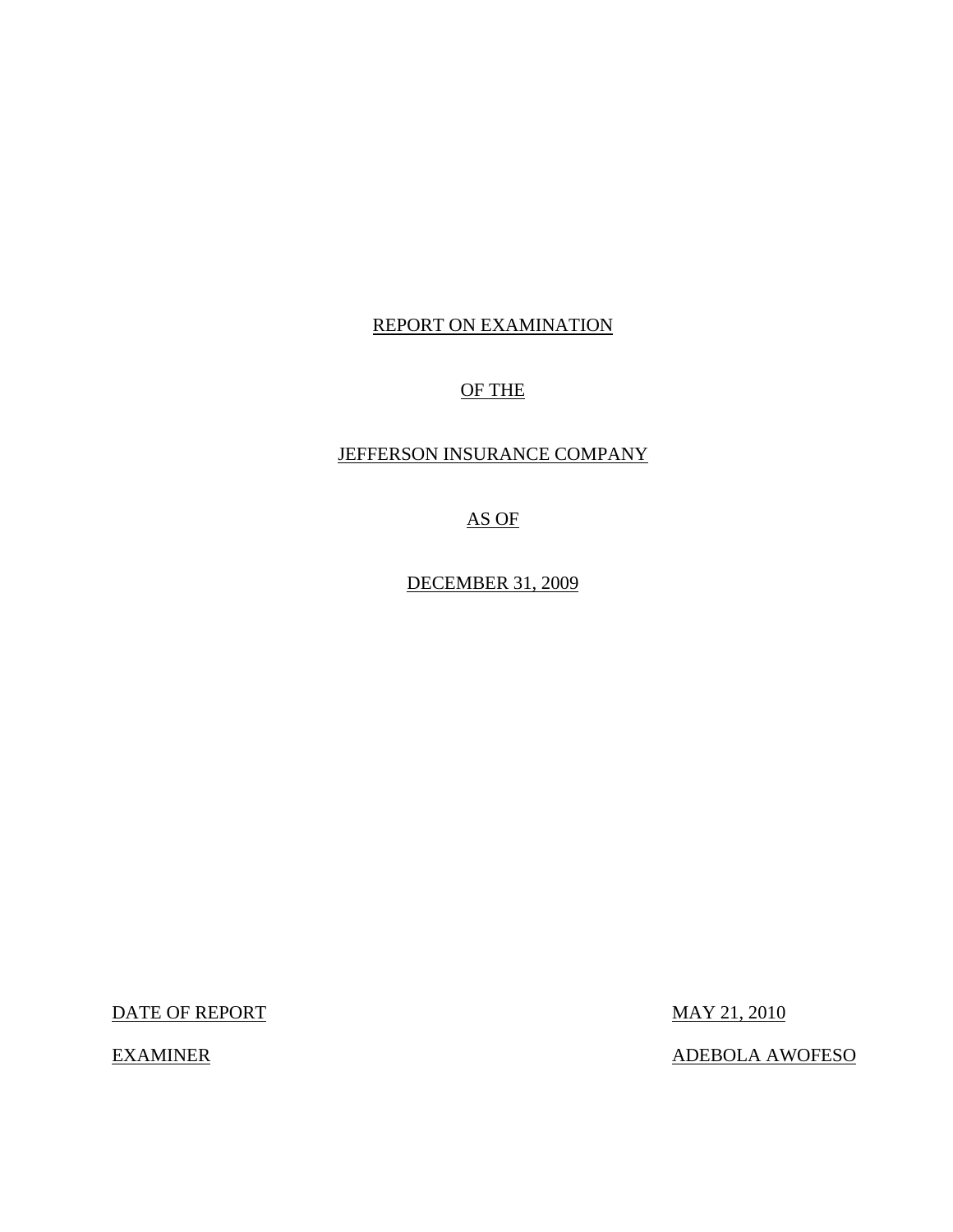## TABLE OF CONTENTS

## ITEM NO. PAGE NO.

| 1. | Scope of examination                                | $\overline{2}$ |
|----|-----------------------------------------------------|----------------|
| 2. | <b>Description of Company</b>                       | 3              |
|    | A. Management<br>B. Territory and plan of operation | 4<br>5         |
|    | C. Reinsurance                                      | 6              |
|    | D. Holding company system                           | 8              |
|    | E. Significant operating ratios                     | 12             |
|    | F. Accounts and records                             | 13             |
| 3. | <b>Financial statements</b>                         | 14             |
|    | A. Balance sheet                                    | 14             |
|    | B. Underwriting and investment exhibit              | 16             |
| 4. | Losses and loss adjustment expenses                 | 17             |
| 5. | Compliance with prior report on examination         | 17             |
| 6. | Summary of comments and recommendations             | 18             |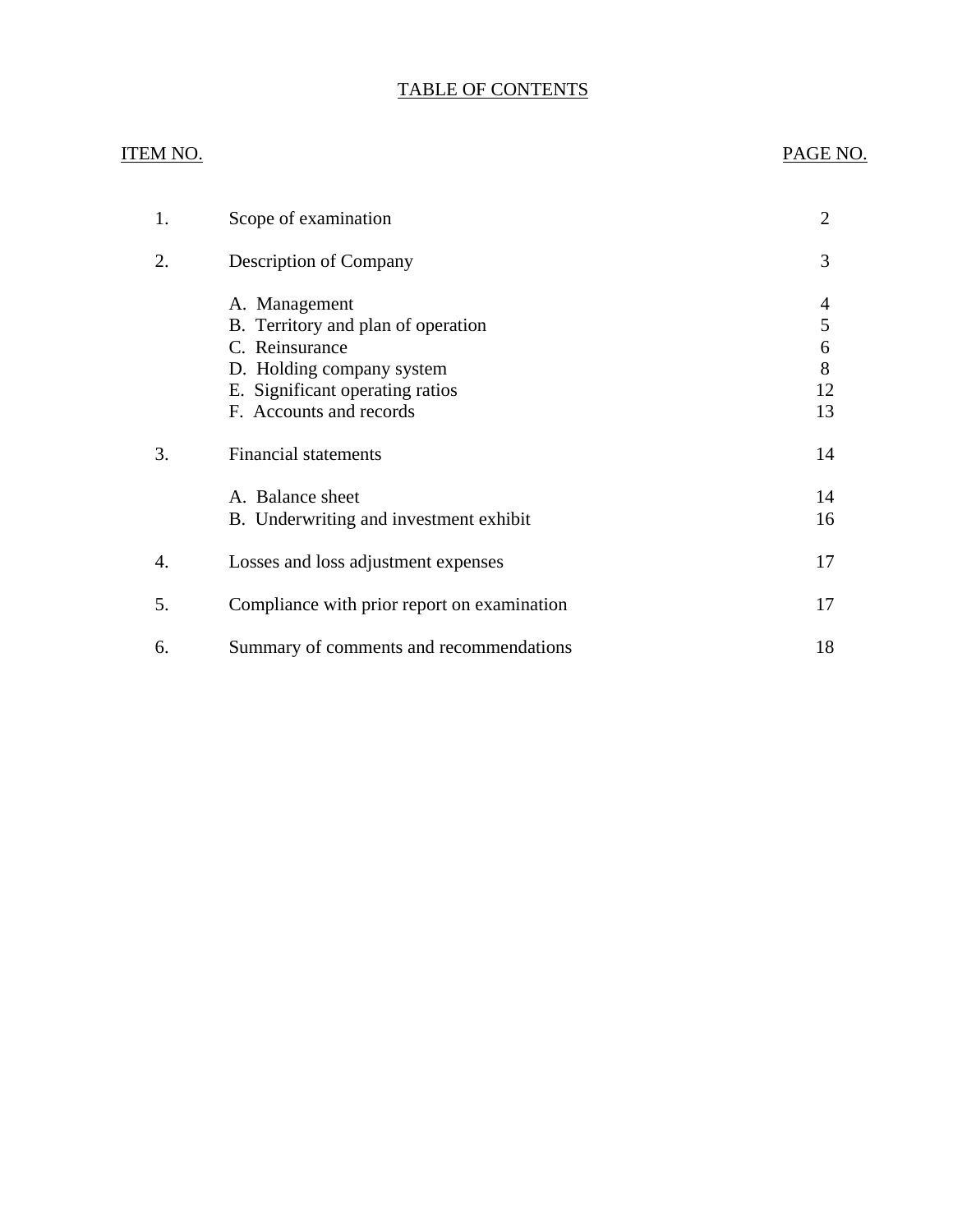

## STATE OF NEW YORK INSURANCE DEPARTMENT 25 BEAVER STREET NEW YORK, NEW YORK 10004

May 7, 2010

Honorable James J. Wrynn Superintendent of Insurance Albany, New York 12257

Sir:

Pursuant to the requirements of the New York Insurance Law, and in compliance with the instructions contained in Appointment Number 30380 dated September 24, 2009, attached hereto, I have made an examination into the condition and affairs of Jefferson Insurance Company as of December 31, 2009, and submit the following report thereon.

Wherever the designation "the Company" appears herein without qualification, it should be understood to indicate Jefferson Insurance Company.

Wherever the designation "MAI" appears herein without qualification, it should be understood to indicate Mondial Assistance International AG.

Wherever the designation "WAI" appears herein without qualification, it should be understood to indicate World Access, Inc.

Wherever the designation "WASC" appears herein without qualification, it should be understood to indicate World Access Service Corp.

Wherever the term "Department" appears herein without qualification, it should be understood to mean the New York Insurance Department.

The examination was conducted at the Company's administrative office located at 2805 North Parham Road, Richmond, VA 23294.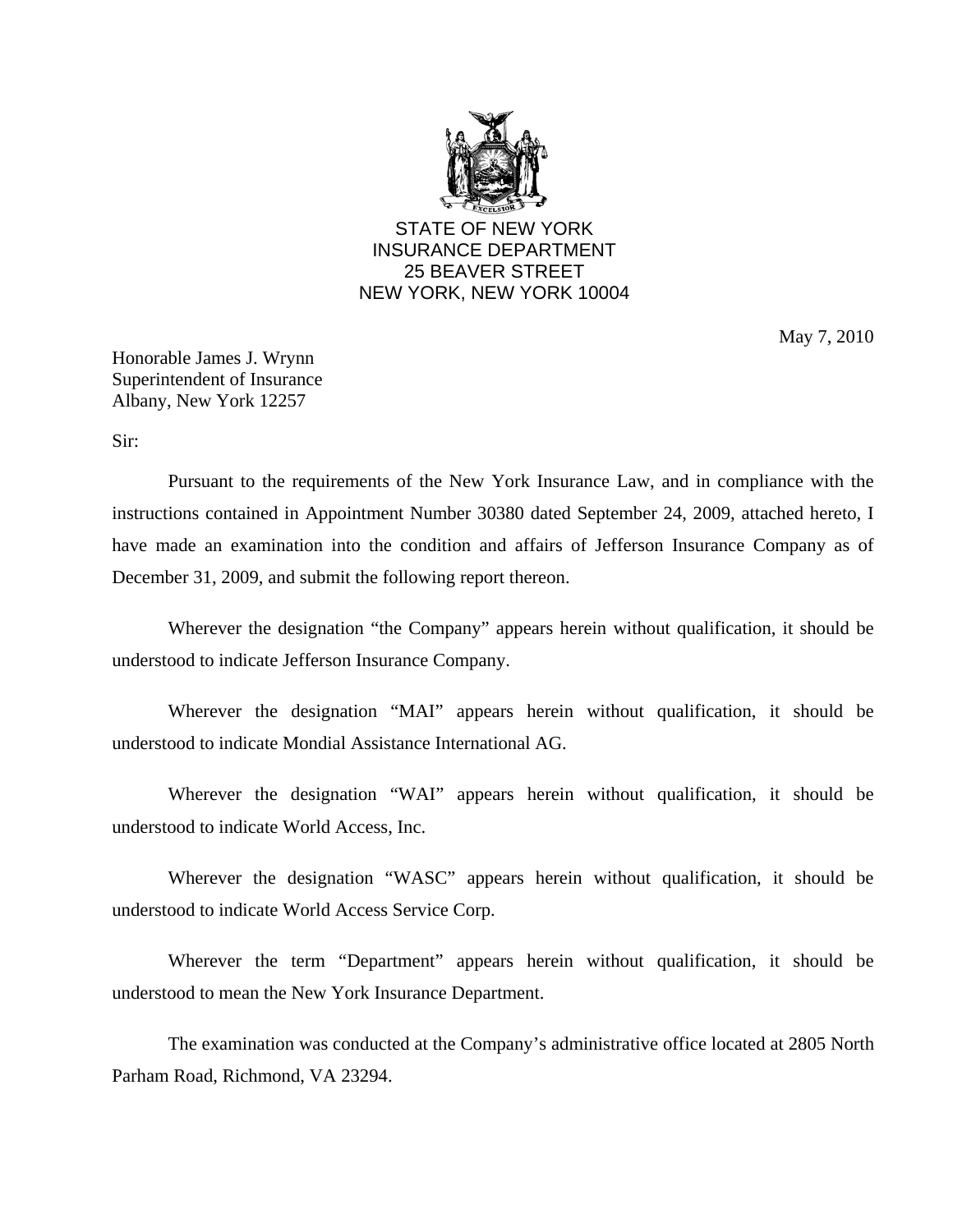#### 1. SCOPE OF EXAMINATION

<span id="page-3-0"></span>The Department has performed a multi-state examination of Jefferson Insurance Company. The previous examination was conducted as of December 31, 2005. This examination covered the four year period from January 1, 2006 through December 31, 2009. Transactions occurring subsequent to this period were reviewed where deemed appropriate by the examiner.

This examination was conducted in accordance with the National Association of Insurance Commissioners ("NAIC") Financial Condition Examiners Handbook ("Handbook"), which requires that we plan and perform the examination to evaluate the financial condition and identify prospective risks of the Company by obtaining information about the Company including corporate governance, identifying and assessing inherent risks within the Company and evaluating system controls and procedures used to mitigate those risks. This examination also includes assessing the principles used and significant estimates made by management, as well as evaluating the overall financial statement presentation, management's compliance with Statutory Accounting Principles and annual statement instructions when applicable to domestic state regulations.

All financially significant accounts and activities of the company were considered in accordance with the risk-focused examination process. This examination also included a review and evaluation of the Company's own control environment. The examiners also relied upon audit work performed by the Company's independent public accountants when appropriate.

This examination report includes a summary of significant findings for the following items as called for in the Handbook:

> Significant subsequent events Company history Corporate records Management and control Fidelity bonds and other insurance Pensions, stock ownership and insurance plans Territory and plan of operation Growth of Company Loss experience Reinsurance Accounts and records Statutory deposits Financial statements Summary of recommendations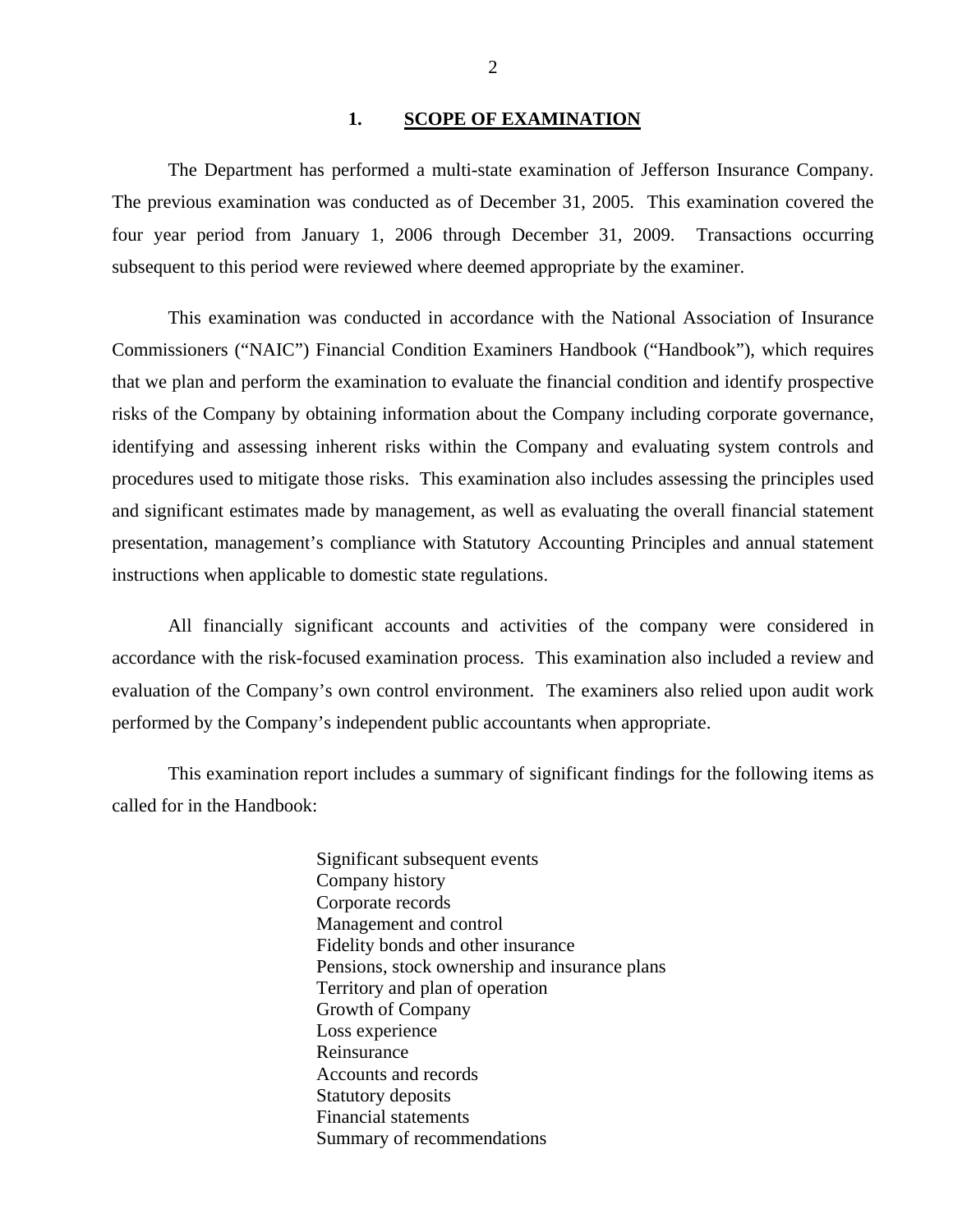This report on examination is confined to financial statements and comments on those matters that involve departures from laws, regulations or rules, or that are deemed to require explanation or description.

#### **2. DESCRIPTION OF COMPANY**

The Company was established under the laws of the State of New York on March 15, 1950, under the name, Jefferson Insurance Company. On February 1, 1952, the corporate name was changed to the Jefferson Insurance Company of New York. On July 28, 1999, the corporate name was changed back to Jefferson Insurance Company.

In January 2007, in preparation for the sale of the Company, the Company received approval from the Department to pay an extraordinary dividend to its parent and sole shareholder, Allianz Global Risks US Insurance Company ("AGRUS"), in the amount of \$33,254,000. Additionally, on March 15, 2007, the Company repurchased from AGRUS, and subsequently retired as treasury stock of the Company, 62,722 shares of its \$100 par value per share common stock pursuant to a stock repurchase agreement dated March 14, 2007.

On April 2, 2007, the Company was acquired by World Access Inc. ("WAI") pursuant to a Stock Purchase Agreement between WAI and AGRUS, dated January 12, 2007. There was no change to the ultimate controlling person as a result of this transaction as WAI is ultimately controlled by Allianz SE.

At December 31, 2009, capital paid in was \$4,181,500 consisting of 41,815 shares of common stock at \$100 par value per share and Gross paid in and contributed surplus was \$7,725,248. Common capital stock decreased by \$6,272,200 and Gross paid in and contributed surplus decreased by \$33,254,000 during the examination period, as follows:

|              |                                 |                     | Gross Paid In   |
|--------------|---------------------------------|---------------------|-----------------|
|              |                                 |                     | and Contributed |
| Date         | Description                     | <b>Common Stock</b> | Surplus         |
| 1/1/2006     | Beginning balance               | \$10,453,700        | \$40,979,284    |
| January 2007 | Extraordinary dividend          |                     | (33,254,000)    |
| 3/15/2007    | Stock repurchase and retirement | (6,272,200)         |                 |
| 12/31/2009   | Ending balance                  | \$4,181,500         | \$7,725,248     |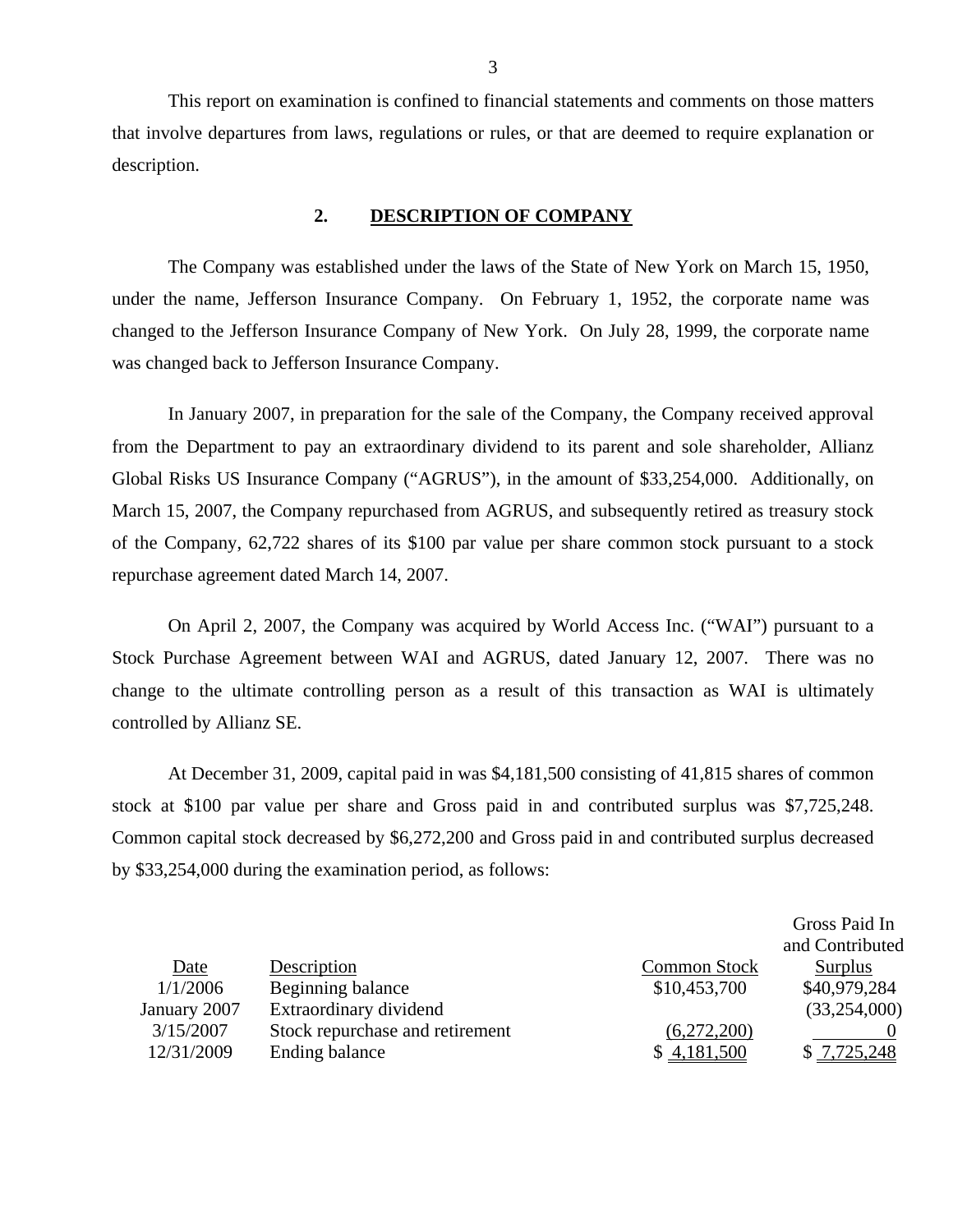<span id="page-5-0"></span>A. Management

Pursuant to the Company's charter and by-laws, management of the Company is vested in a board of directors consisting of not less than thirteen, nor more than fifteen members. The board meets four times during each calendar year. At December 31, 2009, the board of directors was comprised of the following thirteen members:

| <b>Principal Business Affiliation</b>                                                            |
|--------------------------------------------------------------------------------------------------|
| President and Chief Executive Officer,<br>World Access, Inc.                                     |
| Vice President and Chief Underwriter Officer,<br>World Access, Inc.                              |
| President and Chief Executive Officer,<br>World Access Canada, Inc.                              |
| Senior Vice President and Chief Service Officer,<br>World Access, Inc.                           |
| Vice President, Chief Legal Officer & Secretary,<br>World Access, Inc.                           |
| <b>Executive Vice President,</b><br>World Access, Inc.                                           |
| President and Chief Executive Officer of Executive Committee,<br><b>Mondial Assistance Group</b> |
| Vice President and Chief Financial Officer,<br>World Access, Inc.                                |
| Senior Vice President,<br>Allianz of America Inc.                                                |
| Chief Financial Officer,<br>Allianz Global Corporate & Specialty North America                   |
| Financial Director,<br><b>Mondial Assistance Group</b>                                           |
| Chief Executive Officer,<br><b>Allianz Global Investors Fund Management</b>                      |
| Chief Executive Officer,<br>Allianz Global Corporate & Specialty North America                   |
|                                                                                                  |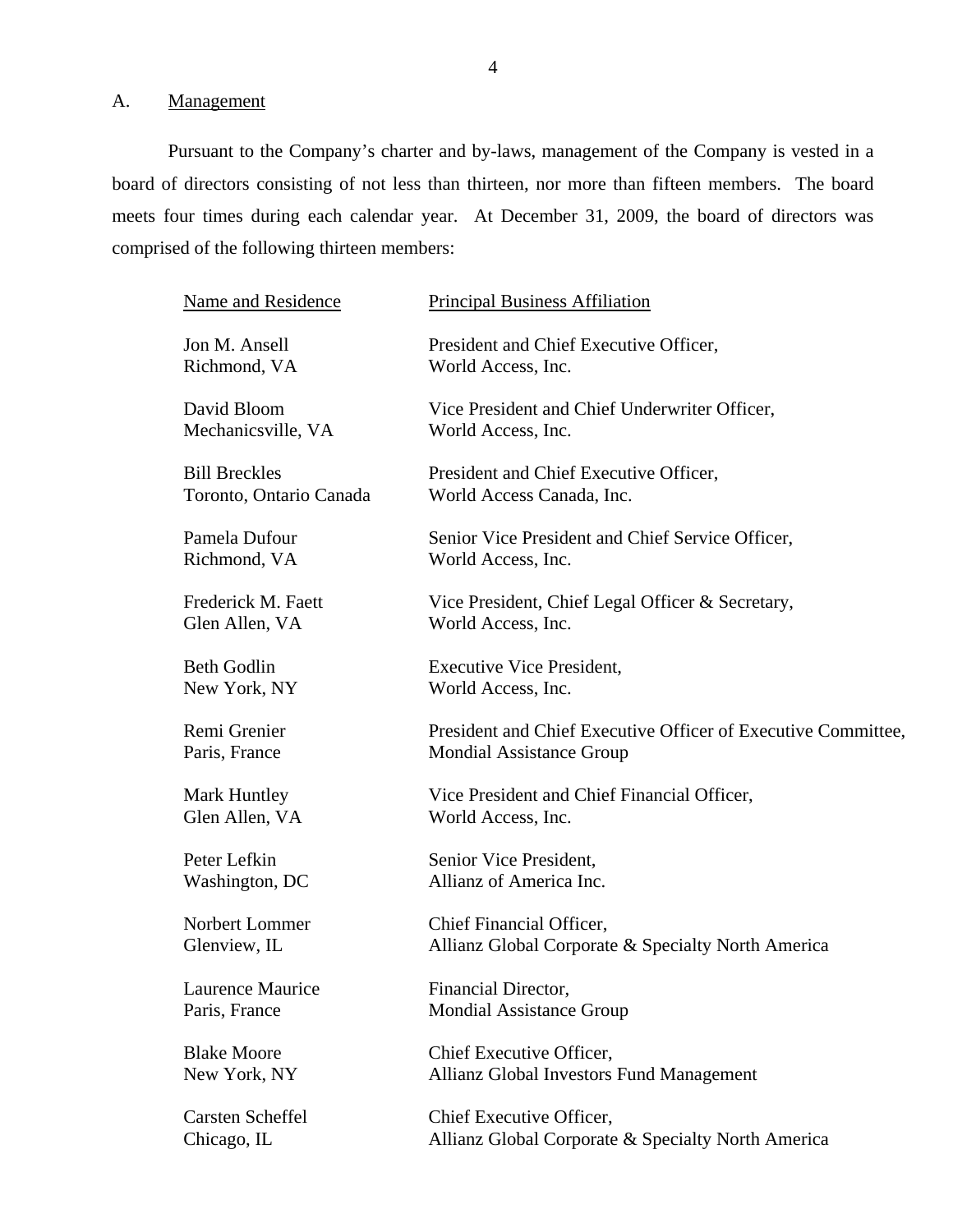<span id="page-6-0"></span>A review of the minutes of the board of directors' meetings held during the examination period indicated that the meetings were generally well attended and each board member had an acceptable record of attendance.

As of December 31, 2009, the principal officers of the Company were as follows:

Name Title Jon M. Ansell President Frederick M. Faett Secretary and General Counsel Mark Huntley Treasurer and Assistant Secretary David Bloom Vice President

#### B. Territory and Plan of Operation

As of December 31, 2009, the Company was licensed to write business in all fifty states and the District of Columbia.

As of the examination date, the Company was authorized to transact the kinds of insurance as defined in the following numbered paragraphs of Section 1113(a) of the New York Insurance Law:

| Paragraph | Line of Business                            |
|-----------|---------------------------------------------|
| 3         | Accident & health                           |
| 4         | Fire                                        |
| 5         | Miscellaneous property                      |
| 6         | Water damage                                |
| 7         | Burglary and theft                          |
| 8         | Glass                                       |
| 9         | Boiler and machinery                        |
| 12        | Collision                                   |
| 13        | Personal injury liability                   |
| 14        | Property damage liability                   |
| 16        | Fidelity and surety                         |
| 17        | Credit                                      |
| 19        | Motor vehicle and aircraft physical damage. |
| 20        | Marine and inland marine                    |
| 21        | Marine protection and indemnity             |
|           |                                             |

Based on the lines of business for which the Company is licensed, and the Company's current capital structure, and pursuant to the requirements of Articles 13 and 41 of the New York Insurance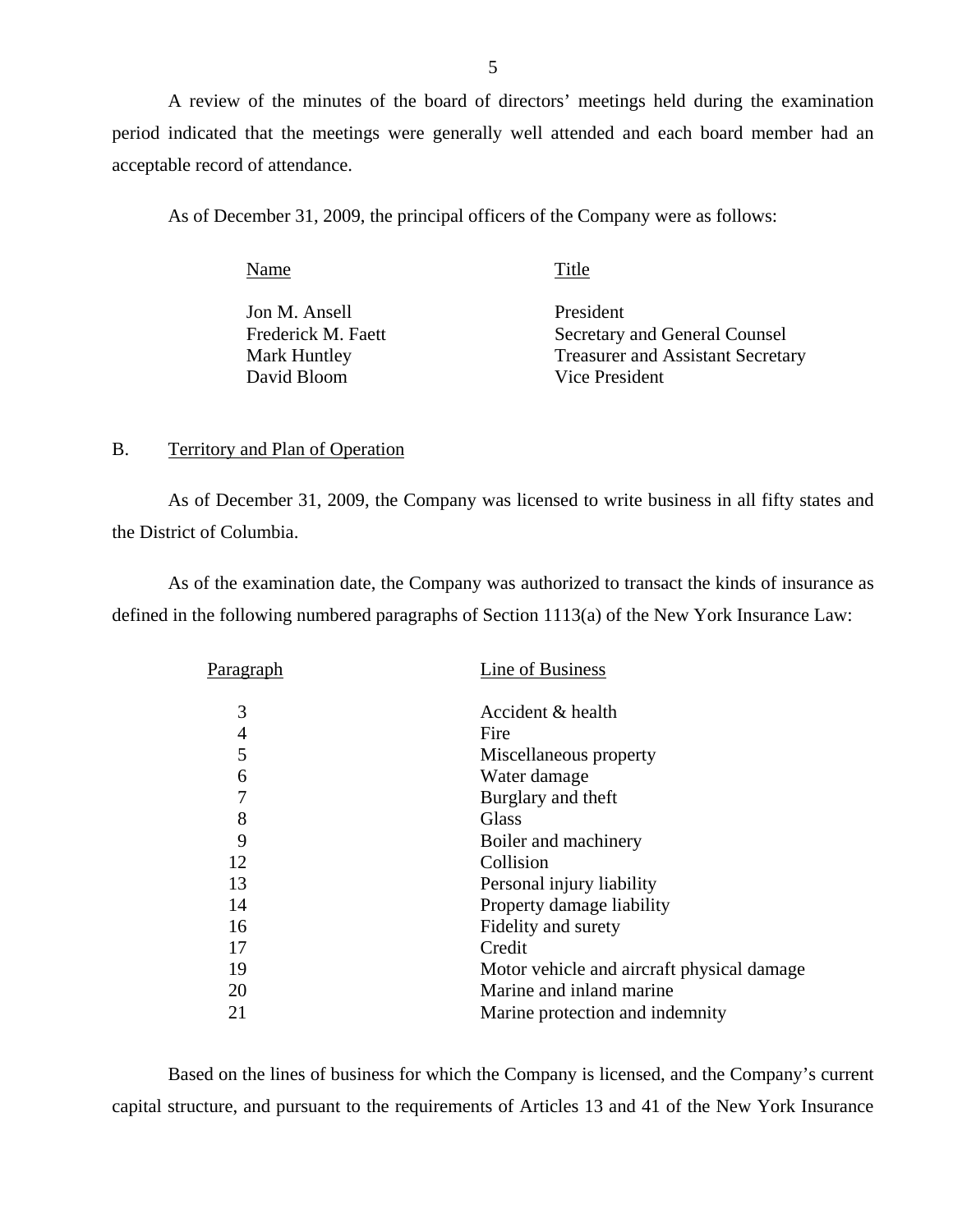Law, the Company is required to maintain a minimum surplus to policyholders in the amount of \$4,181,500.

The following schedule shows the direct premiums written by the Company both in total and in New York for the period under examination:

#### DIRECT WRITTEN PREMIUMS

|      | Calendar Year New York State | <b>Total Premiums</b> | Premiums Written in New York State as<br>a Percentage of Total Premium |
|------|------------------------------|-----------------------|------------------------------------------------------------------------|
| 2006 | S.<br>$\Omega$               |                       | $0.00\%$                                                               |
| 2007 | \$1,000                      | 6,767,296             | 0.01%                                                                  |
| 2008 | \$.<br>$\Omega$              | \$89,194,580          | $0.00\%$                                                               |
| 2009 | \$.<br>$\theta$              | \$161,620,578         | 0.00%                                                                  |
|      |                              |                       |                                                                        |

The Company offers a wide range of insurance products and services, including travel insurance and financial institution travel-related and bank card enhancement coverages, event ticket protection coverages, and such other coverages as mutually agreed, included on policies, including but not limited to: baggage loss or delay, emergency medical or dental expenses, collision damage insurance, ticket insurance, personal effects, travel accident, travel delay, trip cancellation, inconvenience or interruption, vacation delay, purchase/security insurance, extended warranty, missed connection, vehicle return, evacuation and repatriation coverages, as well as accident/health insurance and such other insurance coverages as the parties agree to from time to time. The Company products are distributed through travel agencies, airlines, resorts and other suppliers of travel, using traditional (mail, telephone, facsimile) and online channels.

### C. Reinsurance

#### Assumed

The Company assumed no business during the examination period.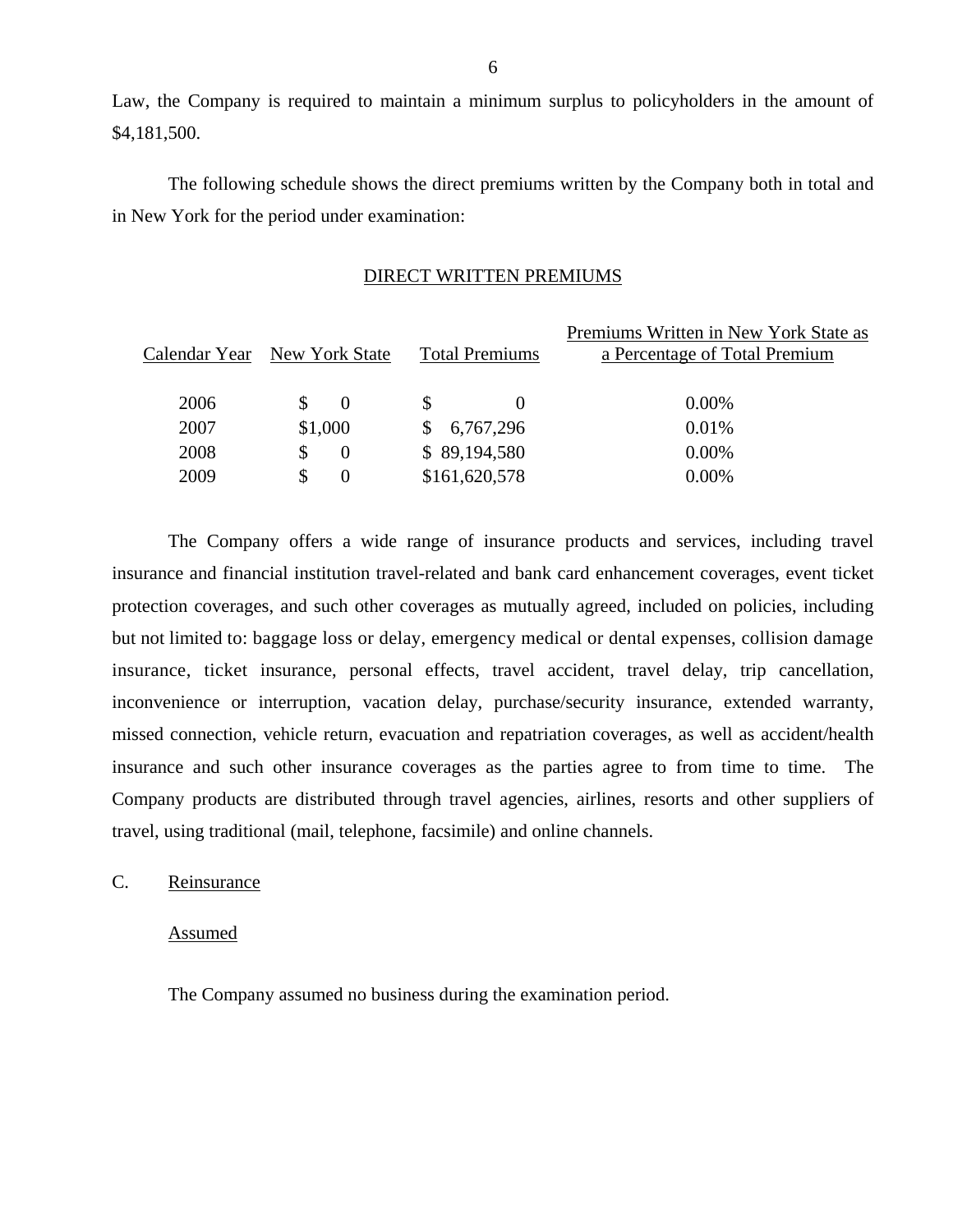#### Ceded

As a condition to the closing of the transactions contemplated under the Stock Purchase Agreement dated January 12, 2007, effective April 2, 2007, the Company entered into a Quota Share Reinsurance Agreement with its former parent, AGRUS, pursuant to which, AGRUS agreed to assume 100% of all policy liabilities on business entered into prior to the closing date of the sale of the Company. Additionally, effective the same date, the Company entered into an Assumption Agreement with AGRUS to assume 100% of all other remaining liabilities or obligations of the Company outstanding as of the closing date of the sale of the Company and arising from events, occurrences and/or conduct of the Company's business prior to the closing date of the sale of the Company.

The Company structured its ceded reinsurance program on its direct business to limit its maximum exposure through various quota share reinsurance treaties. The Company also purchased catastrophe reinsurance covering travel insurance portfolio.

The following is a description of the Company's ceded reinsurance program in effect at December 31, 2009:

| Type of treaty                              | Cession                                                                            |
|---------------------------------------------|------------------------------------------------------------------------------------|
| Travel/Casualty:                            |                                                                                    |
| Quota Share                                 | 90% quota share of the travel insurance risks                                      |
| 100% Unauthorized                           | underwritten by the Company.                                                       |
| Travel/Casualty:                            |                                                                                    |
| Group Catastrophe Excess of Loss (on behalf | $\text{\textsterling}2,800,000$ excess of $\text{\textsterling}200,000$ 1st layer, |
| of all affiliated insurers worldwide)       | €7,000,000 excess of €3,000,000 2 <sup>nd</sup> layer and                          |
| 3 Layers. Layers (in $(\bigoplus$ Euros)    | €10,000,000 excess of €10,000,000 3 <sup>rd</sup> layer.                           |
| 100% Unauthorized                           | The excess of loss includes an annual aggregate                                    |
|                                             | deductible of $\bigoplus$ ,000,000.                                                |

It is the Company's policy to obtain the appropriate collateral for its cessions to unauthorized reinsurers. Letters of credit obtained by the Company to take credit for cessions to unauthorized reinsurers were reviewed for compliance with Department Regulations 133 and 114, respectively. No exceptions were noted.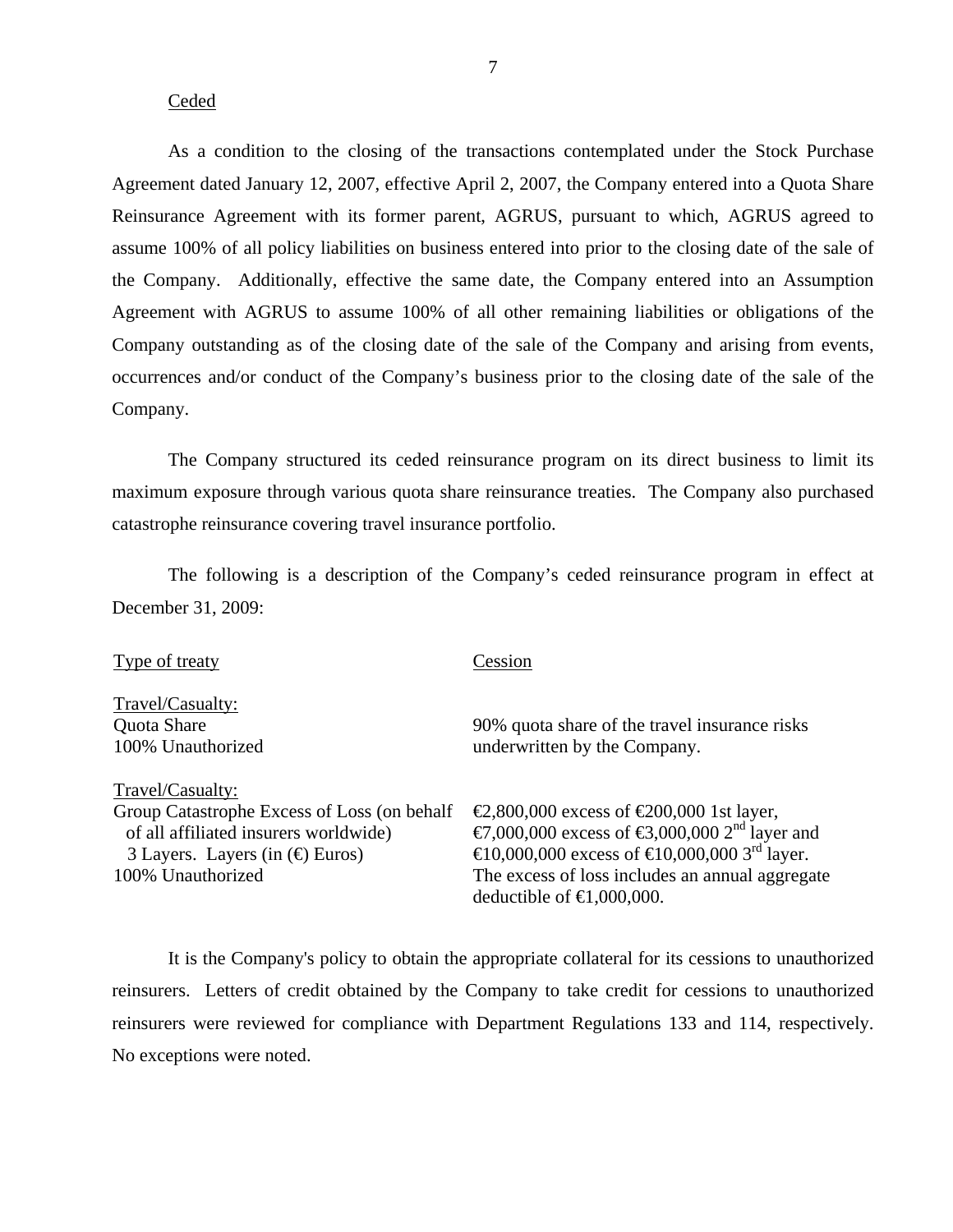<span id="page-9-0"></span>The ceded reinsurance agreements in effect as of the examination date were reviewed and found to contain the required standard clauses including an insolvency clause meeting the requirements of Section 1308 of the New York Insurance Law.

Examination review of the Schedule F data reported by the Company in its filed annual statement was found to accurately reflect its reinsurance transactions. Additionally, management has represented that all material ceded reinsurance agreements transfer both underwriting and timing risk as set forth in NAIC Accounting Practices and Procedures Manual, Statements of Statutory Accounting Principles ("SSAP") No. 62. Representations were supported by appropriate risk transfer analyses and an attestation from the Company's chief executive officer pursuant to the NAIC annual statement instructions. Additionally, examination review indicated that the Company was not a party to any finite reinsurance agreements. All ceded reinsurance agreements were accounted for utilizing reinsurance accounting as set forth in SSAP No. 62.

#### D. Holding Company System

The Company is a member of the Allianz Group. The Company is a 100% wholly-owned subsidiary of World Access, Inc. ("WAI"), a District of Columbia holding company, which is ultimately controlled by Allianz SE, a European Company.

A review of the holding company registration statements filed with this Department indicated that such filings were complete and were filed in a timely manner pursuant to Article 15 of the New York Insurance Law and Department Regulation 52.

The following is a chart of the holding company system at December 31, 2009: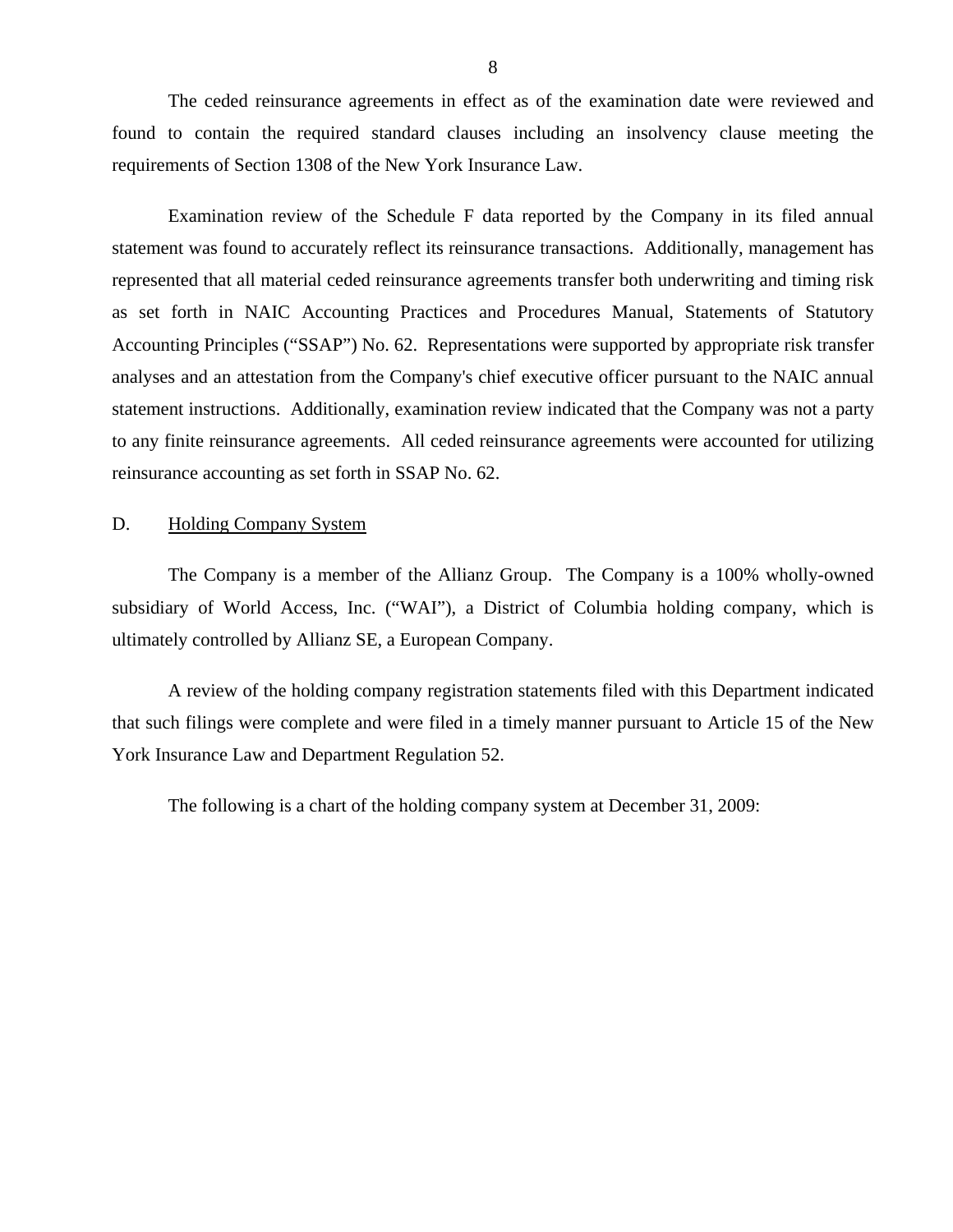

At December 31, 2009, the Company was party to the following agreements with other members of its holding company system:

#### Quota Share Reinsurance Agreement

Effective April 2, 2007, the Company entered into a quota share reinsurance agreement with AGRUS, whereby the Company ceded to AGRUS 100% of its policy liabilities (pre-sale insurance policies) that existed prior to the effective date of the agreement. The agreement was filed with this Department pursuant to Section 1505(d) of the New York Insurance Law.

9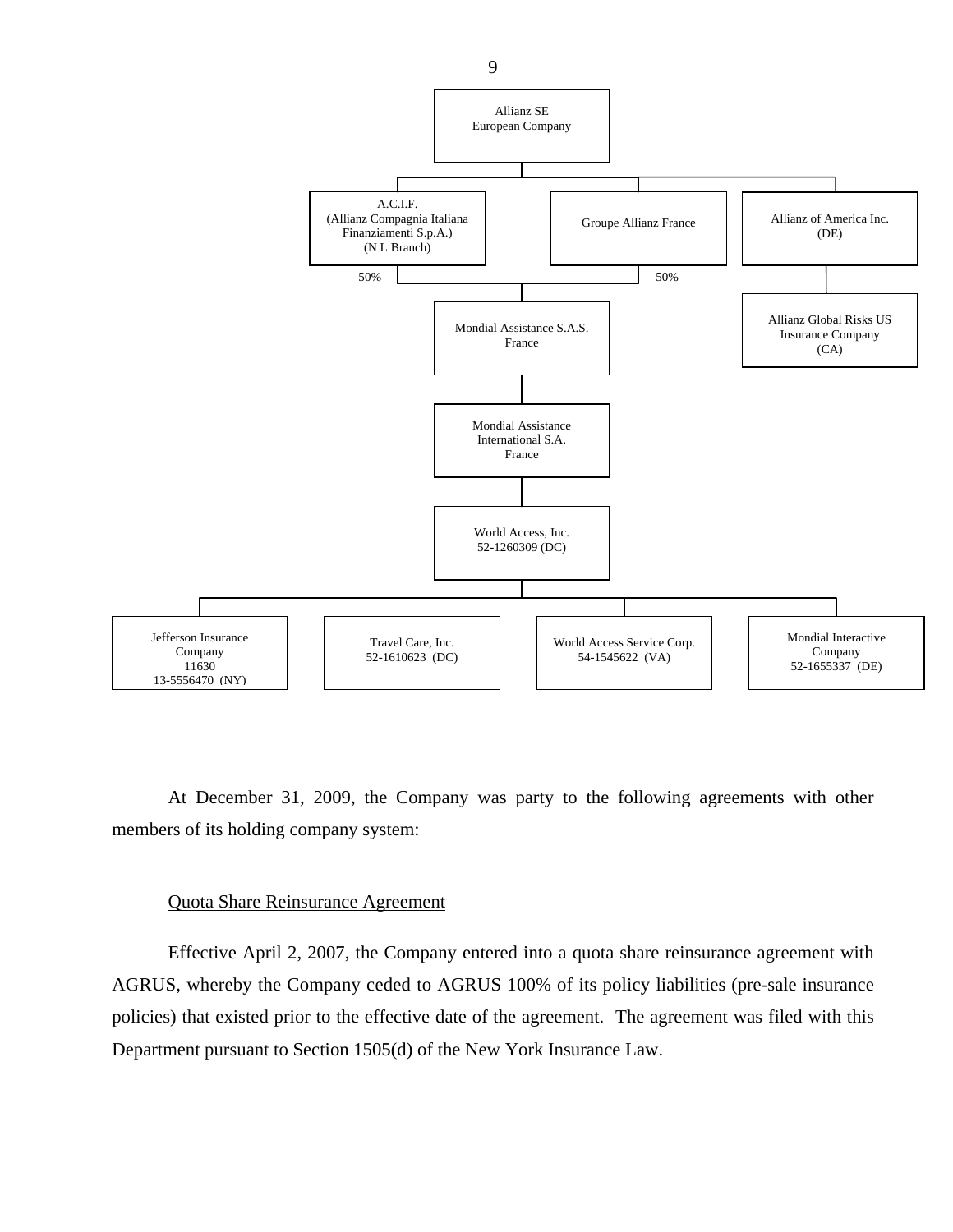#### Assumption Agreement

Effective April 2, 2007, the Company entered into an assumption agreement with AGRUS, whereby AGRUS agrees to assume and indemnify the Company for 100% of any and all other remaining liabilities or obligations of the Company outstanding as of the closing date. The agreement was filed with this Department pursuant to Section 1505(d) of the New York Insurance Law.

#### Administrative Service Agreement

Effective April 2, 2007, the Company entered into an administrative agreement with AGRUS, whereby AGRUS provides administrative services with respect to (i) any and all insurance policies effected, bound or issued by the Company prior to the effective date of the sale, which are reinsured by AGRUS; (ii) any and all third party reinsurance agreements of the Company, which are in force as of the closing date of sale applicable to the pre-sale insurance policies and (iii) any and all other liabilities or obligations of the Company arising prior to the closing date of the sale, which have been assigned to and assumed by AGRUS pursuant to the assumption agreement. The agreement was filed with this Department pursuant to Section 1505(d) of the New York Insurance Law.

#### Investment Management Agreement

Effective April 2, 2007, the Company entered into an investment management agreement with Allianz of America, Inc. ("AZOA"), whereby AZOA would provide investment management services with respect to Company's invested assets. The agreement was filed with this Department pursuant to Section 1505(d) of the New York Insurance Law.

#### Quota Share Reinsurance Agreement

Effective June 1, 2007, the Company entered into a quota share reinsurance agreement with Mondial Assistance International AG, whereby Company ceded 90% quota share interest of the liabilities of the Company relating to its travel and casualty insurance, financial institution travelrelated and bankcard enhancement lines of business. This agreement was amended and restated effective July 1, 2008. The amended agreement supersedes the original in its entirety. The agreement was filed with this Department pursuant to Section 1505(d) of the New York Insurance Law.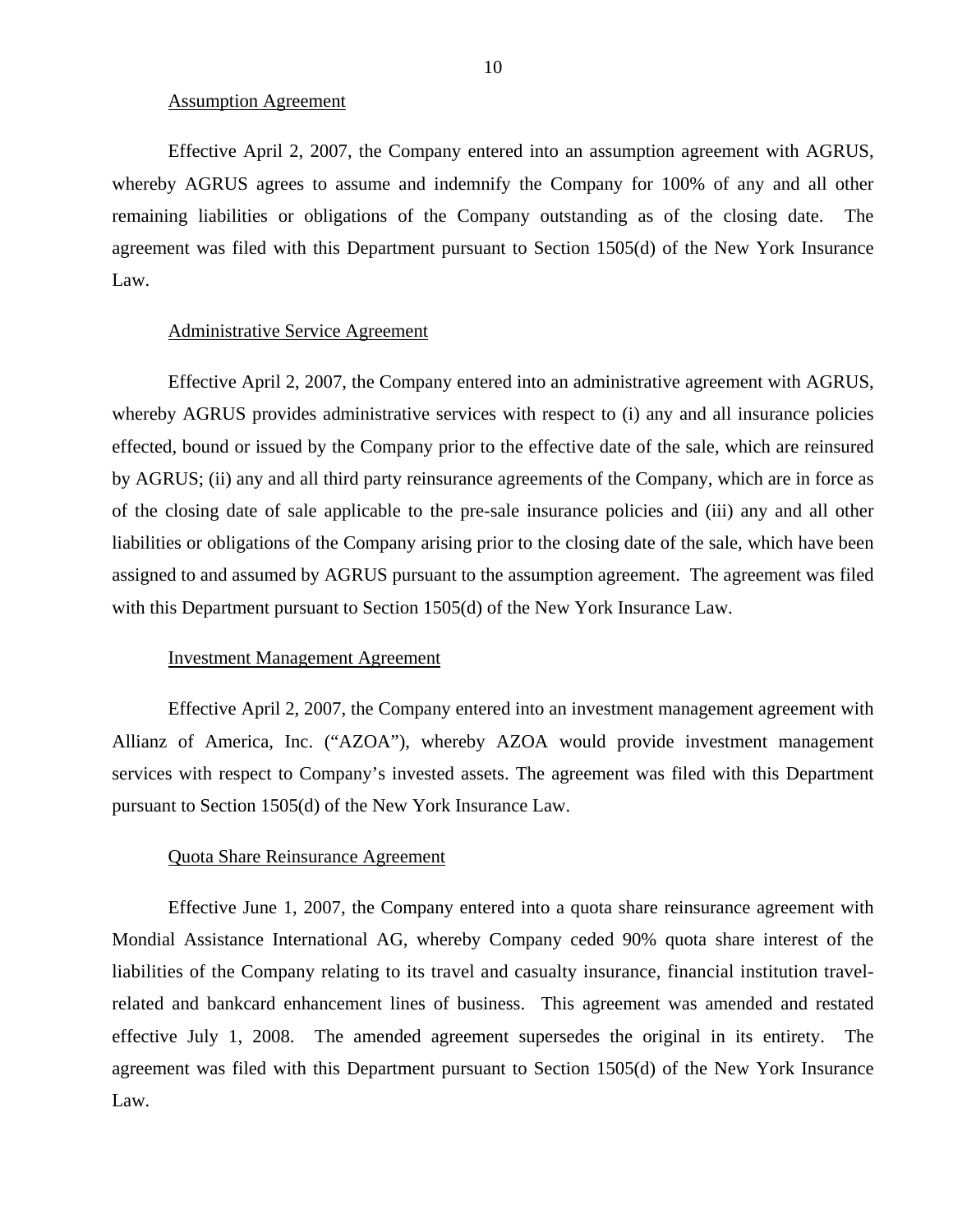#### Producer Agreement

Effective June 1, 2007, the Company entered into a producer agreement with World Access Service Corp ("WASC"), whereby WASC provides certain services for the Company, including but not limited to, the underwriting, issuance and administration of insurance products. This agreement was amended and restated effective July 1, 2008. The amended agreement supersedes the original in its entirety. The agreement was filed with this Department pursuant to Section 1505(d) of the New York Insurance Law.

#### Management Service Agreement

Effective June 1, 2007, the Company entered into a management service agreement with WASC, whereby WASC provides certain administrative and management services for the Company, including but not limited to facilities, management, personnel, claim adjustment and services required for the conduct of business. This agreement was amended and restated effective October 1, 2007. The amended agreement supersedes the original in its entirety. The agreement was filed with this Department pursuant to Section 1505(d) of the New York Insurance Law.

#### Tax Allocation Agreement

Effective January 1, 2007, the Company entered into a tax allocation agreement with WAI and its subsidiaries and affiliates. Pursuant to the terms of the agreement, the parties will file consolidated federal income tax returns. The tax allocation agreement provides that the Company's tax liability on a consolidated basis will not exceed the liability had it filed its tax return on a standalone basis. The agreement was filed with this Department pursuant to Section 1505(d) of the New York Insurance Law.

#### Group Catastrophe Excess of Loss Agreement

Effective January 1, 2009, Mondial Assistance International AG, on behalf of all of its direct and indirect subsidiaries, entered into an annual group excess of loss reinsurance agreement with Allianz Re Dublin Ltd., whereby the Company and its affiliates are protected against an aggregation of losses and/or catastrophic events. This agreement was not filed with this Department pursuant to Section 1505(d)(2) of the New York Insurance Law.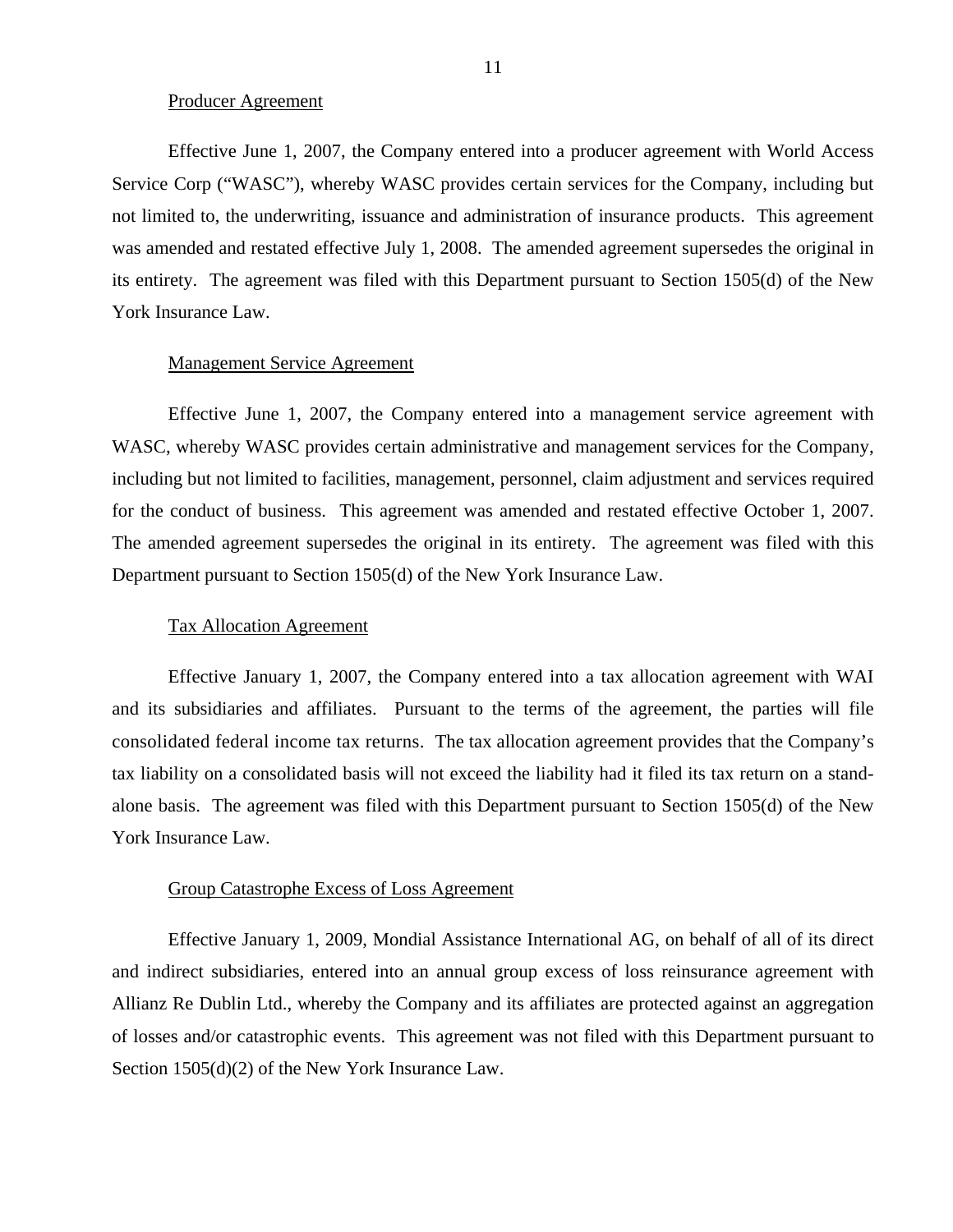It is recommended that the Company file the group catastrophe excess of loss agreement with the Department pursuant to Section 1505(d)(2) of New York Insurance Law.

#### Allianz Cash Pool, LLC Agreement

Effective June 1, 1997, the Company became a member of the Allianz Cash Pool, LLC ("the Pool"), a Delaware limited liability company, which was established as of January 1, 1996, to more effectively invest the short-term cash of the various affiliated insurance companies ("the Members") who have joined as participants of the Pool. The Company's total investment in the Pool as of December 31, 2009 was \$12,361. The agreement was filed with this Department pursuant to Section 1505(d) of the New York Insurance Law.

#### E. Significant Operating Ratios

The following ratios have been computed as of December 31, 2009, based upon the results of this examination:

| Net premiums written to surplus as regards policyholders                               | 129%  |
|----------------------------------------------------------------------------------------|-------|
| Liabilities to liquid assets (cash and invested assets less investments in affiliates) | 100%  |
| Premiums in course of collection to surplus as regards policyholders                   | $0\%$ |

All of the above ratios fall within the benchmark ranges set forth in the Insurance Regulatory Information System of the National Association of Insurance Commissioners.

The underwriting ratios presented below are on an earned/incurred basis and encompass the four-year period covered by this examination:

|                                              | Amounts      | Ratios  |
|----------------------------------------------|--------------|---------|
| Losses and loss adjustment expenses incurred | \$1,244,360  | 9.37%   |
| Other underwriting expenses incurred         | 14,774,005   | 111.19  |
| Net underwriting loss                        | (2,731,269)  | (20.56) |
| Premiums earned                              | \$13,287,096 | 100.00% |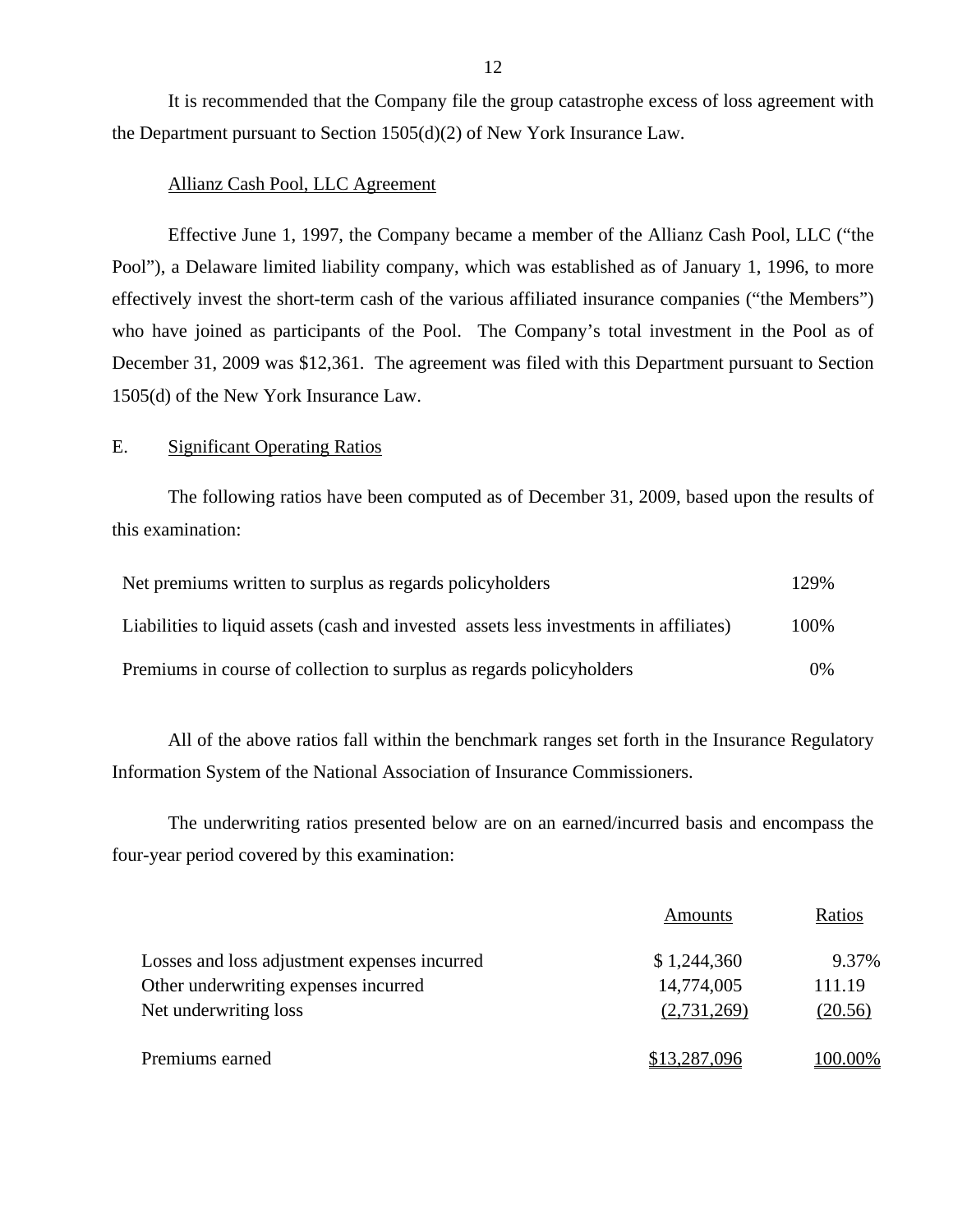#### <span id="page-14-0"></span>F. Accounts and Records

#### IRIS Ratio

The Company failed the gross premium written to surplus ratio (IRIS Ratio 1) in 2009 as a result of rapid premium volume growth in a short period of time. It is recommended that the Company take action that will cause its gross premium written to surplus ratio (IRIS Ratio 1) to not exceed 9 to 1.

#### Investment

Section 1409(a) of the New York Insurance Law states:

Except as more specifically provided in this chapter, no domestic insurer shall have more than ten percent of its admitted assets as shown by its last statement on file with the superintendent invested in, or loaned upon, the securities (including for this purpose certificates of deposit, partnership interests and other equity interests) of any one institution.

The Company held securities in a sweep account that exceeded 10 percent of admitted assets in violation of Section 1409(a) of the New York Insurance Law. It is recommended that the Company comply with Section 1409(a) of the New York Insurance Law.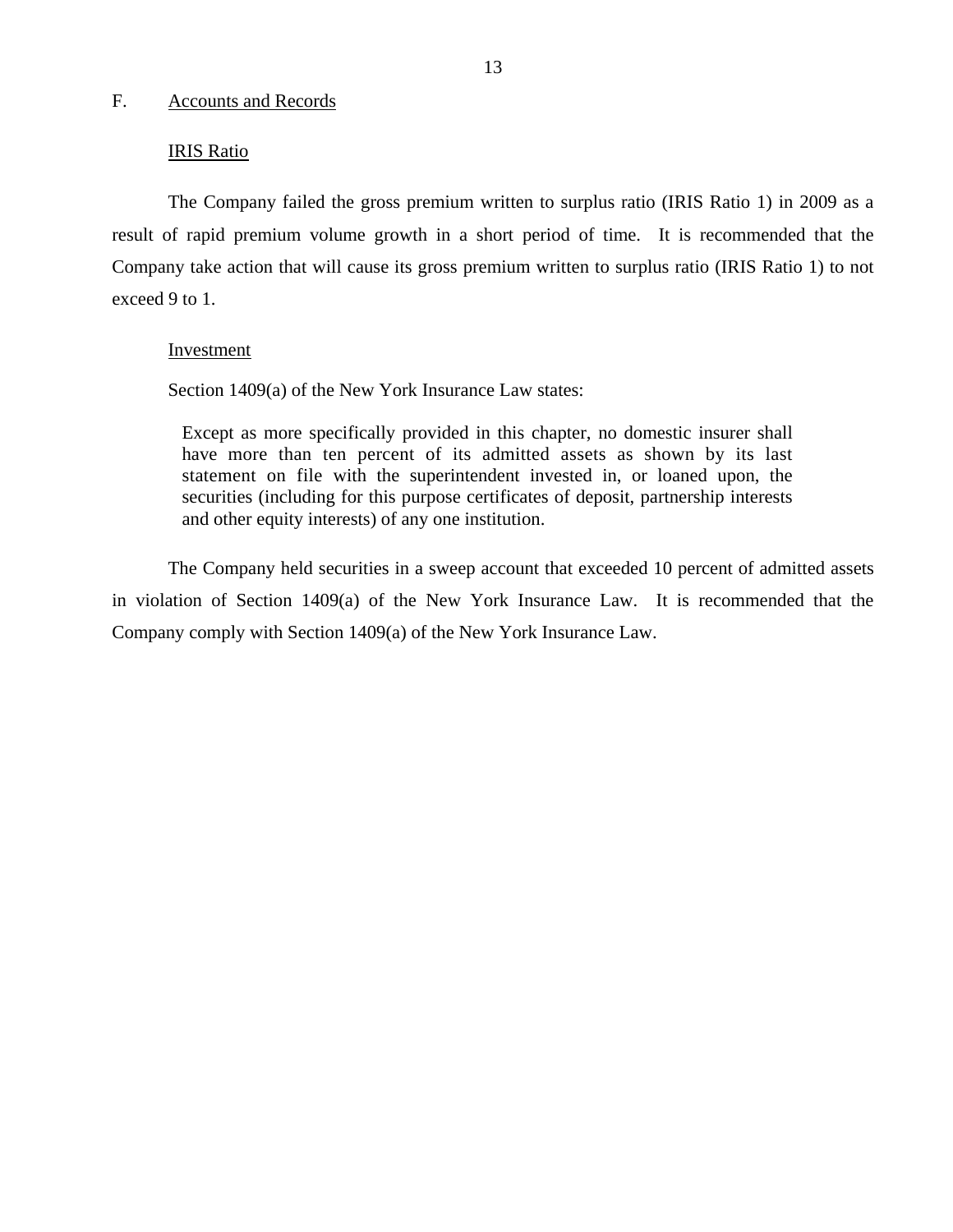## **3. FINANCIAL STATEMENTS**

## <span id="page-15-0"></span>A Balance Sheet

The following shows the assets, liabilities and surplus as regards policyholders as of December 31, 2009 as determined by this examination and as reported by the Company:

| Assets                                               |              | <b>Assets Not</b> | Net Admitted |
|------------------------------------------------------|--------------|-------------------|--------------|
|                                                      | Assets       | Admitted          | Assets       |
| <b>Bonds</b>                                         | \$13,282,304 | \$<br>$\theta$    | \$13,282,304 |
| Cash, cash equivalents and short-term investments    | 11,126,994   | 0                 | 11,126,994   |
| Other invested assets                                | 12,361       | 0                 | 12,361       |
| Investment income due and accrued                    | 178,265      | $\theta$          | 178,265      |
| Uncollected premiums and agents' balances in the     |              |                   |              |
| course of collection                                 | 54,955       | 0                 | 54,955       |
| Amounts recoverable from reinsurers                  | 3,997,619    | 0                 | 3,997,619    |
| Other amounts receivable under reinsurance           |              |                   |              |
| contracts                                            | 8,086,619    | $\Omega$          | 8,086,619    |
| Net deferred tax asset                               | 182,449      | 0                 | 182,449      |
| Receivables from parent, subsidiaries and affiliates | 57,256       |                   | 57,256       |
| Total assets                                         |              |                   | \$36,978,822 |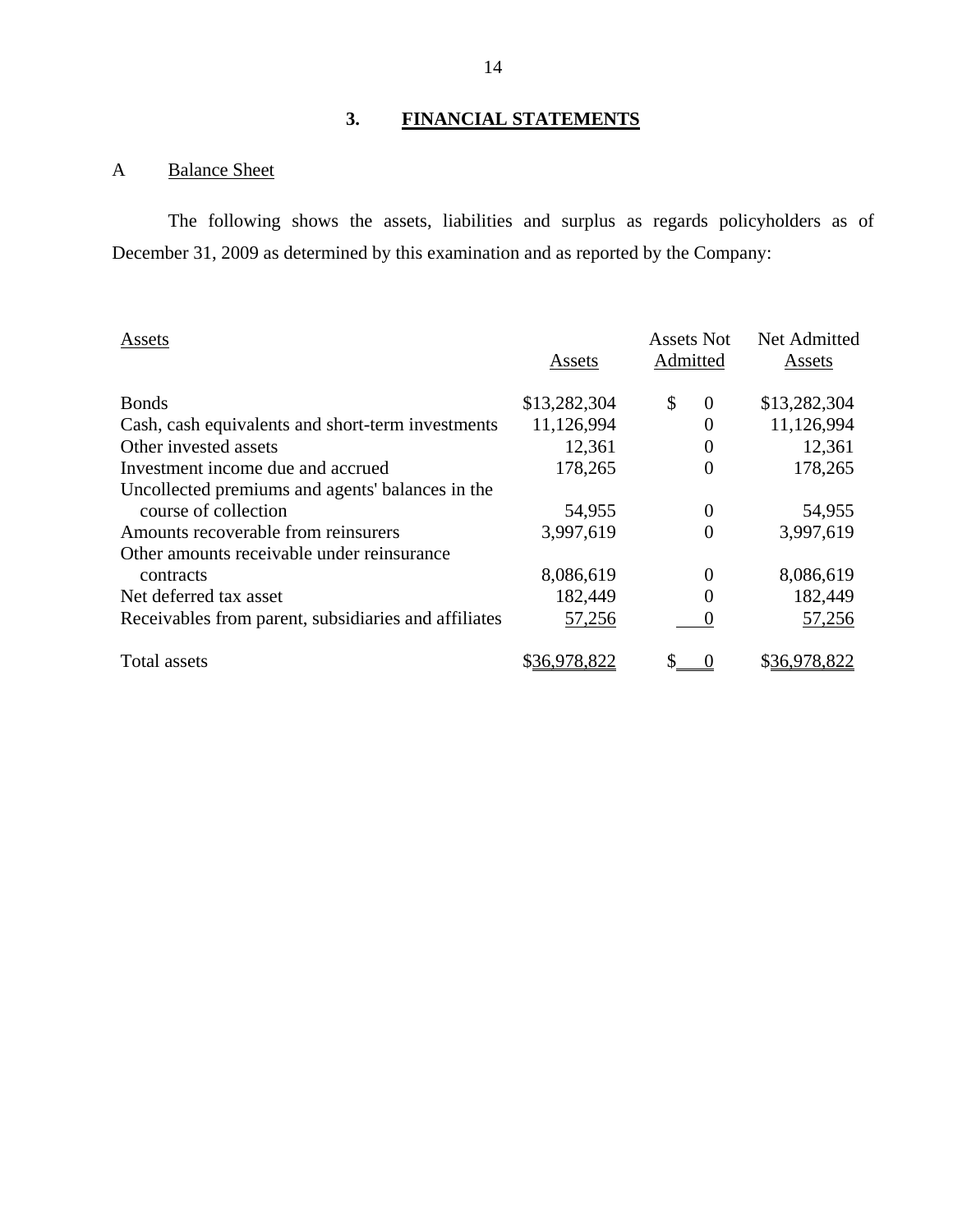## Liabilities, Surplus and Other Funds

| Liabilities                                                    |             |                     |
|----------------------------------------------------------------|-------------|---------------------|
| Losses and loss adjustment expenses                            |             | \$1,274,416         |
| Commissions payable, contingent commissions and other similar  |             |                     |
| charges                                                        |             | 3,782,784           |
| Other expenses (excluding taxes, licenses and fees)            |             | 2,146,793           |
| Taxes, licenses and fees (excluding federal and foreign income |             |                     |
| taxes)                                                         |             | 1,748,428           |
| Current federal and foreign income taxes                       |             | 924,627             |
| Unearned premiums                                              |             | 2,112,357           |
| Ceded reinsurance premiums payable (net of ceding commissions) |             | 11,605,689          |
| Payable to parent, subsidiaries and affiliates                 |             | 810,253             |
| Sundry liabilities                                             |             | 94,325              |
| <b>Total liabilities</b>                                       |             | \$24,499,672        |
| <b>Surplus and Other Funds</b>                                 |             |                     |
| Common capital stock                                           | \$4,181,500 |                     |
| Gross paid in and contributed surplus                          | 7,725,248   |                     |
| Unassigned funds (surplus)                                     | 572,402     |                     |
| Surplus as regards policyholders                               |             | 12,479,150          |
| Total liabilities, surplus and other funds                     |             | <u>\$36,978,822</u> |

NOTE: The Internal Revenue Service has not yet begun to audit tax returns covering tax years 2006 through 2009. The examiner is unaware of any potential exposure of the Company to any tax assessment and no liability has been established herein relative to such contingency.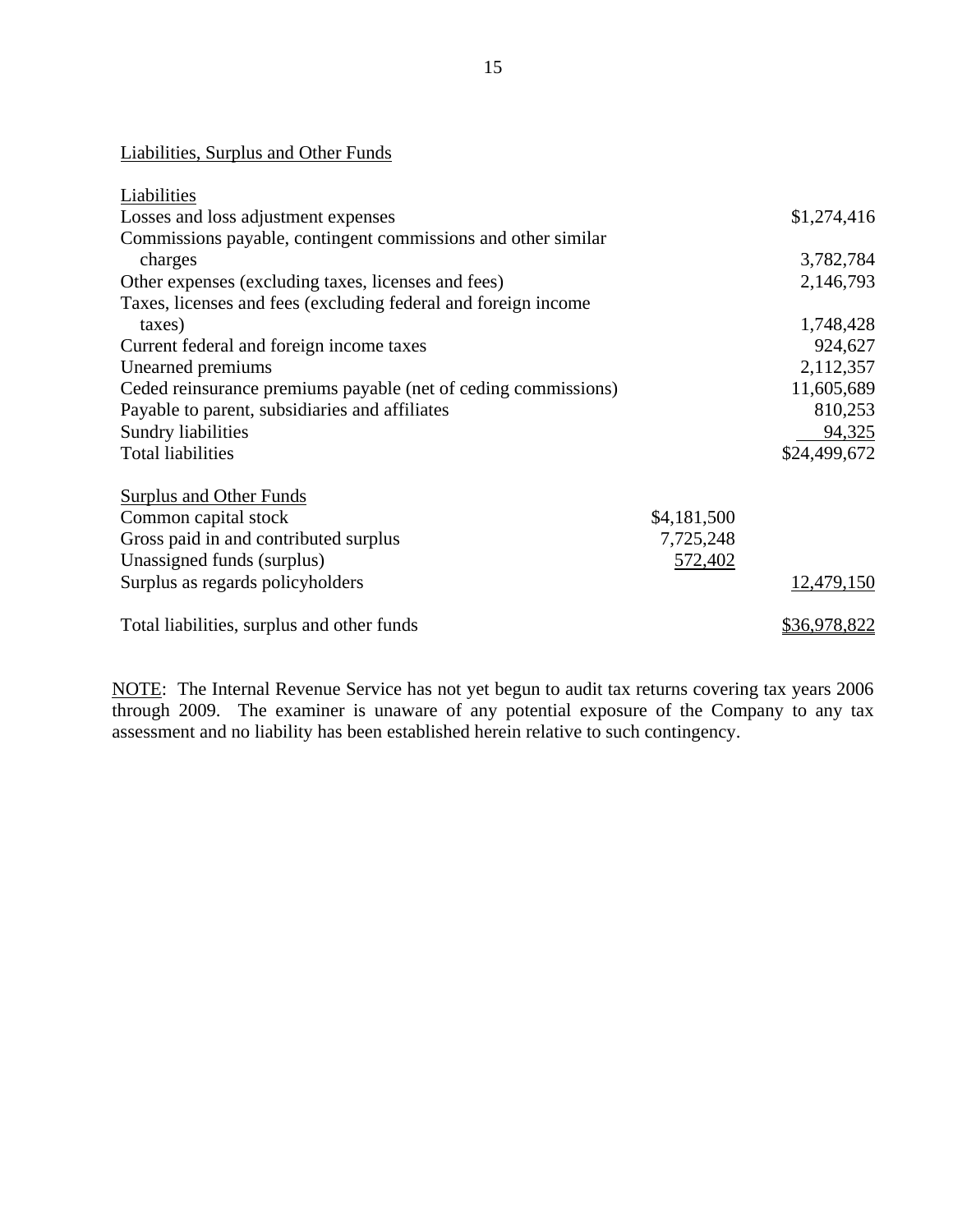B. Underwriting and Investment Exhibit

Surplus as regards policyholders decreased \$84,065,591 during the four-year examination period January 1, 2006 through December 31, 2009, detailed as follows:

| <b>Underwriting Income</b>                                                                                  |                                             |               |
|-------------------------------------------------------------------------------------------------------------|---------------------------------------------|---------------|
| Premiums earned                                                                                             |                                             | \$13,287,096  |
| Deductions:<br>Losses incurred<br>Loss adjustment expenses incurred<br>Other underwriting expenses incurred | \$<br>(138, 389)<br>1,382,749<br>14,774,005 |               |
| Total underwriting deductions                                                                               |                                             | 16,018,365    |
| Net underwriting loss                                                                                       |                                             | \$(2,731,269) |
| <b>Investment Income</b>                                                                                    |                                             |               |
| Net investment income earned<br>Net realized capital gain                                                   | \$8,430,840<br>890,224                      |               |
| Net investment gain                                                                                         |                                             | 9,321,064     |
| Other Income                                                                                                |                                             |               |
| Total other income                                                                                          |                                             | $\theta$      |
| Net income after dividends to policyholders but before federal<br>and foreign income taxes                  |                                             | \$6,589,795   |
| Federal and foreign income taxes incurred                                                                   |                                             | 784,302       |
| Net income                                                                                                  |                                             | \$5,805,493   |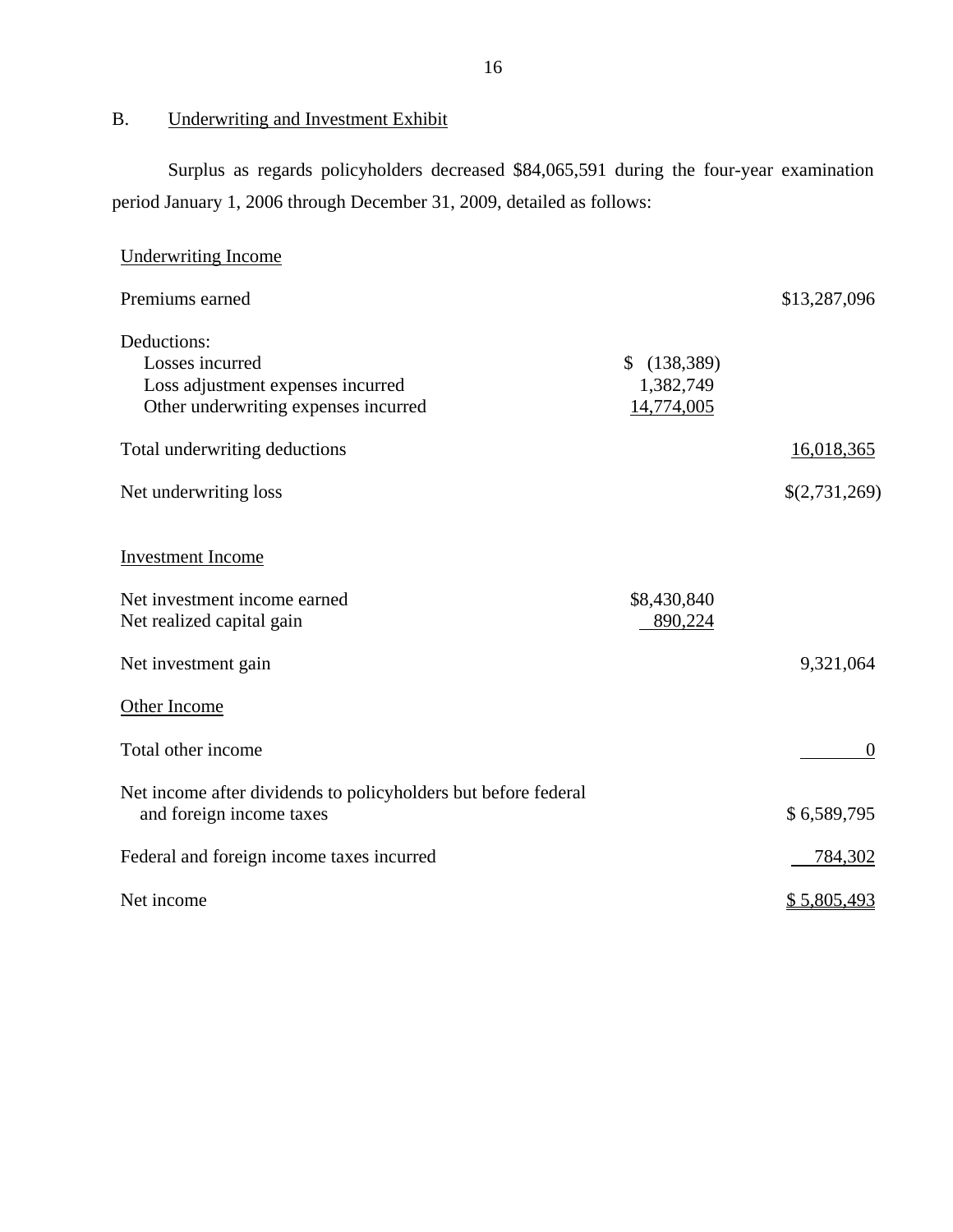|                                                     | Gains in<br>Surplus | Losses in<br>Surplus |              |
|-----------------------------------------------------|---------------------|----------------------|--------------|
| Net income                                          | \$5,805,493         |                      |              |
| Net unrealized capital gains or (losses)            |                     | \$24,930,097         |              |
| Change in net deferred income tax                   |                     | 13,057,441           |              |
| Change in non-admitted assets                       | 11,851,663          |                      |              |
| Change in provision for reinsurance                 | 1,751,339           |                      |              |
| Capital changes transferred from surplus (stock)    |                     |                      |              |
| dividend)                                           |                     | 6,272,200            |              |
| Surplus adjustments paid in                         | 906,748             |                      |              |
| Dividends to stockholders                           |                     | 60,859,090           |              |
| Aggregate write-ins for gains and losses in surplus | 737,994             |                      |              |
| Total gains and losses                              | \$21,053,237        | \$105,118,828        |              |
| Net increase (decrease) in surplus                  |                     |                      | (84,065,591) |
| Surplus as regards policyholders per report on      |                     |                      |              |
| examination as of December 31, 2009                 |                     |                      | \$12,479,150 |

#### **4. LOSSES AND LOSS ADJUSTMENT EXPENSES**

The examination liability for the captioned items of \$1,274,416 is the same as reported by the Company as of December 31, 2009. The examination analysis was conducted in accordance with generally accepted actuarial principles and practices and was based on statistical information contained in the Company's internal records and in its filed annual statements.

#### **5. COMPLIANCE WITH PRIOR REPORT ON EXAMINATION**

The recommendations cited in the prior examination report are not applicable to the current examination due to the change in control that occurred during the current examination period. Therefore, the prior examination recommendations have not been reflected in this report on examination.

17

Surplus as regards policyholders per report on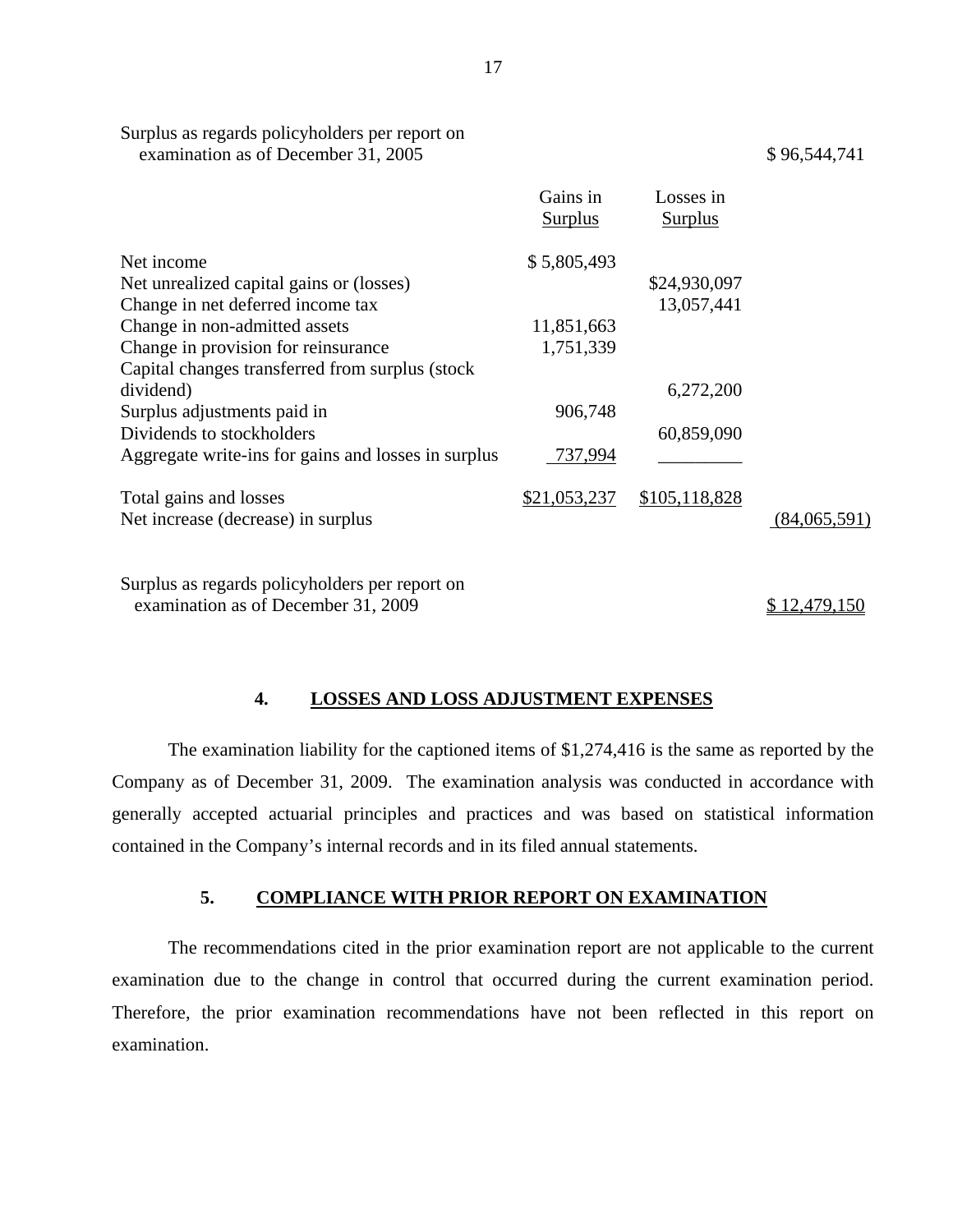18

## **6. SUMMARY OF COMMENTS AND RECOMMENDATIONS**

### ITEM

#### PAGE NO.

#### A. Catastrophe Excess of Loss Agreement

It is recommended that the Company file the group catastrophe excess of loss agreement with the Department pursuant to Section 1505(d)(2) of New York Insurance Law. 12

- B. Accounts and Records
	- i. IRIS Ratio

It is recommended that the Company take action that will cause its gross premium written to surplus ratio (IRIS Ratio 1) to not exceed 9 to 1. 13

#### ii. Investment

It is recommended that the Company comply with Section 1409(a) of the New York Insurance Law. 13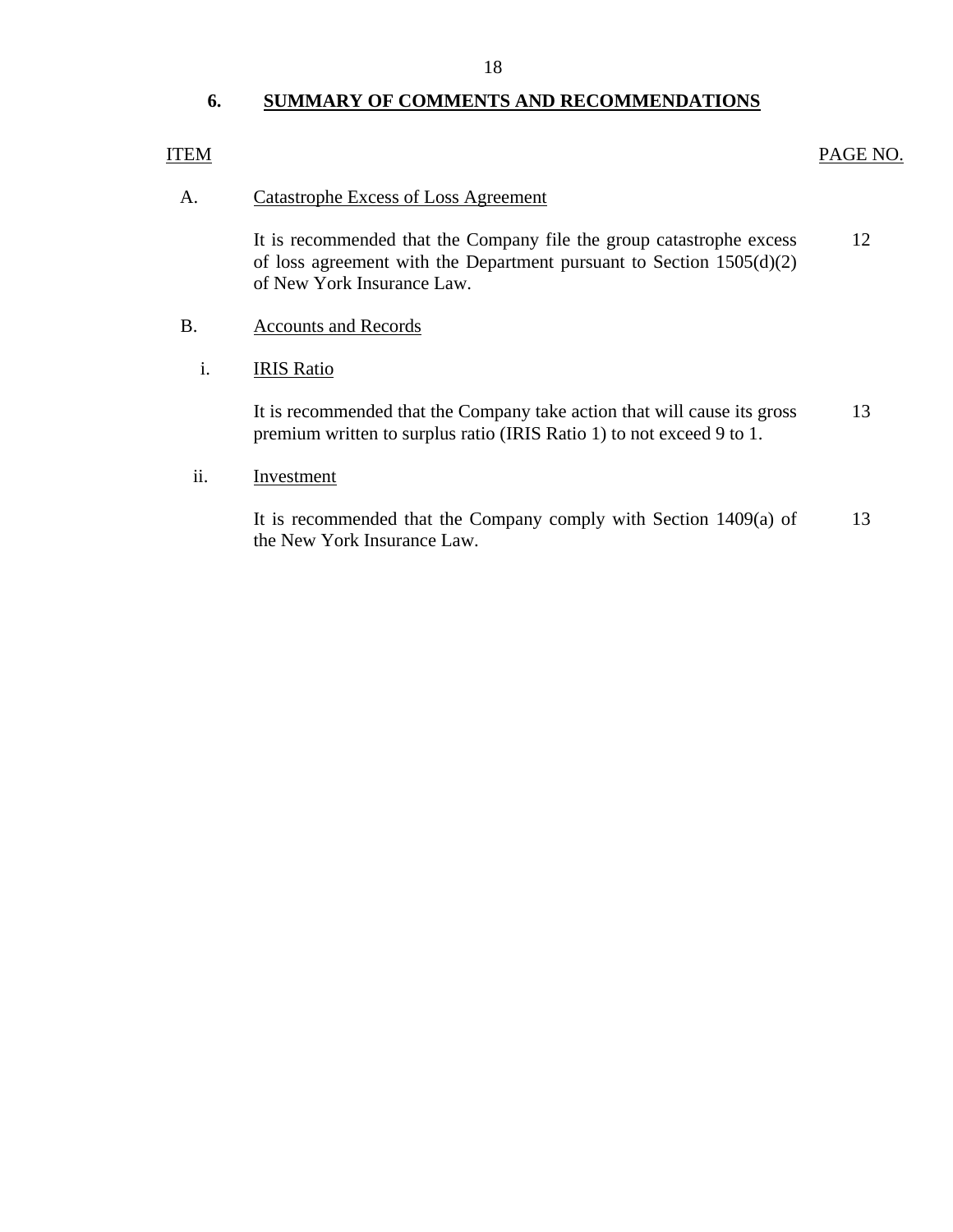Respectfully submitted,

 $\frac{1}{\sqrt{S}}$  Adebola Awofeso, Senior Insurance Examiner

STATE OF NEW YORK ) )ss: COUNTY OF NEW YORK )

ADEBOLA AWOFESO, being duly sworn, deposes and says that the foregoing report, subscribed by him, is true to the best of his knowledge and belief.

 $\sqrt{s}$ 

Adebola Awofeso,

Subscribed and sworn to before me

this  $\qquad \qquad$  day of  $\qquad \qquad$  , 2010.